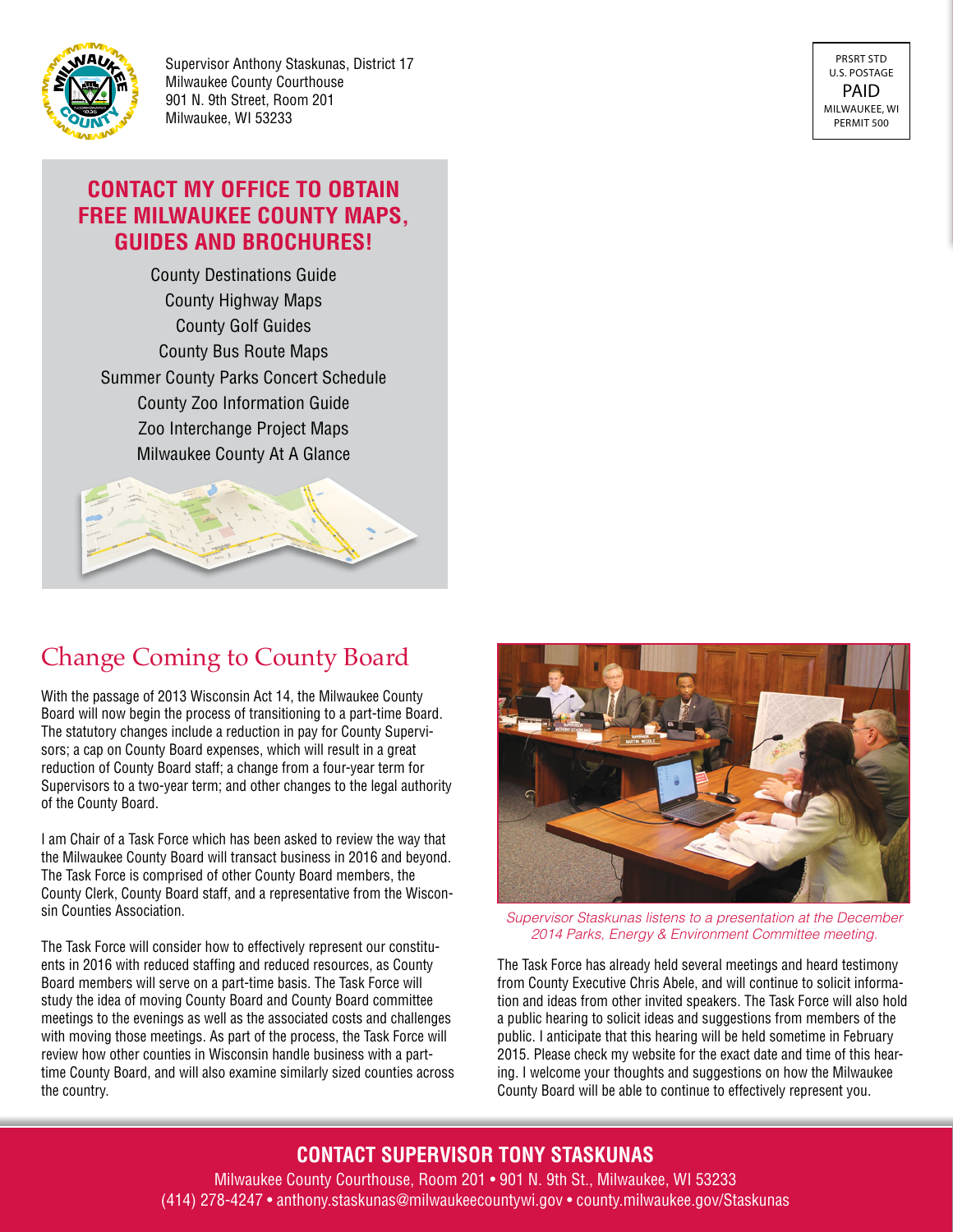

#### 17TH DISTRICT MILWAUKEE COUNTY SUPERVISOR

# **Tony Staskunas**

**COUNTY BOARD COMMITTEES** Judiciary, Safety and General Services, Chair Intergovernmental Relations, Vice-Chair Parks, Energy and Environment



# Dear Friends and Neighbors:

Thank you for the opportunity to represent you on the Milwaukee County Board. I consider it an honor and a privilege to be your voice at the Milwaukee County Courthouse.

I thank all who have contacted me throughout this year on issues facing Milwaukee County. Hearing your input is very important in helping me represent you.

Milwaukee County has many excellent recreational opportunities to offer. Included is a list of printed resources available and information on some of the great attractions in Milwaukee County. Fall and winter will present a great chance to take advantage of all that Milwaukee County has to offer.

As always, please contact me with your thoughts or concerns regarding Milwaukee County.

Have a Blessed and Merry Christmas,

**Tony Staskunas Milwaukee County Supervisor, 17th District**

#### **IN THIS NEWSLETTER**

E-Newsletter Announcement 2015 Milwaukee County Budget Milwaukee County Mental Health Board Sale of O'Donnell Parking Structure Free Milwaukee County Attractions Free Milwaukee County Maps and Guides Change Coming to County Board



# E-Newsletter

As a result of significant cuts to the Milwaukee County Board's budget, it will no longer be possible to mail newsletters. To save tax dollars, I will be starting a quarterly e-newsletter to update you on County news and issues.

If you would like to be included as part of this e-newsletter, please forward your email address to: **Tamsyn.Reed@milwaukeecountywi.gov**.

I am hopeful that you will participate in this e-newsletter system.



*Supervisor Staskunas joined Supervisor Steve F. Taylor and Supervisor Mark Borkowski in honoring Mr. John "Jack" Bennett's service as the Franklin City Engineer.*

### **CONTACT SUPERVISOR TONY STASKUNAS**

Milwaukee County Courthouse, Room 201 • 901 N. 9th St., Milwaukee, WI 53233 (414) 278-4247 • anthony.staskunas@milwaukeecountywi.gov • county.milwaukee.gov/Staskunas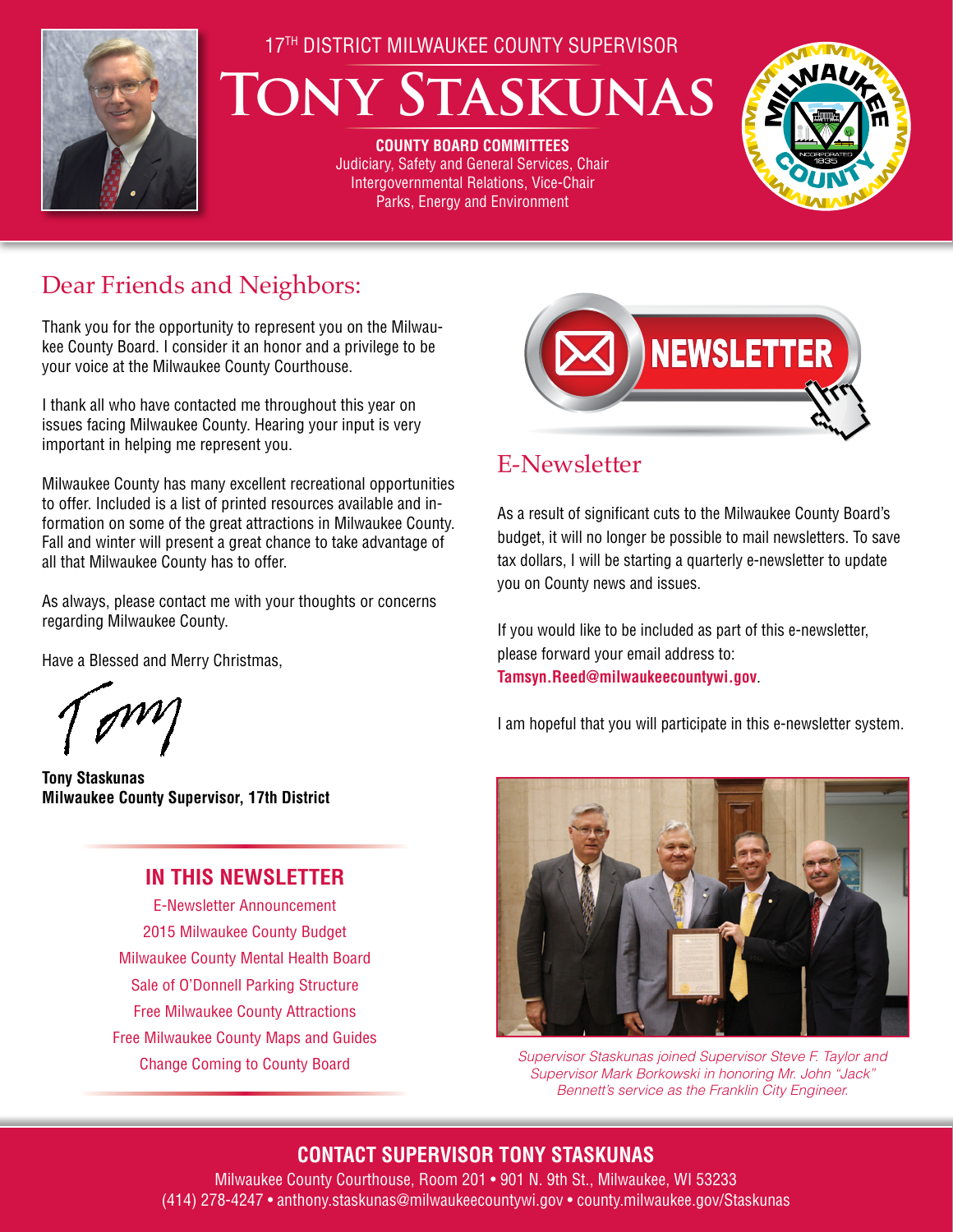On November 10th, the Milwaukee County Board considered the 2015 County Budget as proposed by County Executive Abele. After much discussion and debate, 59 amendments from County Board members were attached to the proposed budget and the budget was passed by a vote of 11-6. The final budget resulted in a tax levy increase of 1.31% from the 2014 tax levy. I voted "no" on this budget for several reasons. For example, I believe that the budget included too much bonding and will increase Milwaukee County's debt load.

I am pleased that the budget as passed by the County Board restores cuts made by County Executive Abele to the Milwaukee County Sheriff's Department. The County Executive's proposed budget would have caused a significant reduction in public safety and also led to more deputy overtime at a time when deputies are already working an unsafe and costly amount of overtime. I am also pleased that the County Board included additional support for the parks system, which will help to address some of the main items of deferred maintenance found in our parks.



On November 19th, the County Board met to consider County Executive Abele's vetoes. After considering the County Executive's vetoes, the final tax levy increase will remain at approximately 1.3% from the 2014 tax levy. I voted to sustain several of County Executive Abele's vetoes that would have reduced the property tax levy by \$3.8 million and would have

*Supervisor Staskunas discussing the 2015 budget with the Milwaukee County Board.*

reduced bonding by \$4 million. I believe that this increased spending and bonding will have a detrimental impact on the long-term financial situation for Milwaukee County.

## 2015 Milwaukee County Budget Milwaukee County Mental Health Board

With the passage of 2013 Wisconsin Act 203, the State of Wisconsin drastically changed the way in which mental health services will be provided in Milwaukee County. This provision creates the Milwaukee County Mental Health Board (MHB). The MHB will have total



and sole control over the delivery and funding of mental health services in Milwaukee County. The Milwaukee County Board will have no role in these matters and the County Executive only a very limited role.

While I do believe that the delivery of mental health services in Milwaukee County needed to be revamped and improved, I do have some significant concerns with Act 203.

First, Act 203 completely removes Milwaukee County residents, and their elected representatives, from making any decisions on spending for mental health care. The MHB creates and submits a budget to County Executive Abele. He then sends that budget on to the County Board for passage. The County Board does not have the opportunity to either amend or reject that budget. I am concerned that Milwaukee County residents have effectively lost control of a large portion of the property tax levy.

For the year 2015, the MHB increased the tax levy for mental health by \$1.6 million. The MHB did not solicit any public input on this budget and did not hold any public hearings relative to the budget. Act 203 does not place any spending cap on how much the MHB may increase their annual budget and your property taxes.

Next, the MHB is comprised of 13 mental health professionals. Regrettably, there is no residency requirement for any of these members and, currently, many MHB board members reside outside of Milwaukee County. Once again, I have concerns that decisions for Milwaukee County residents are being made by unelected, non-residents of Milwaukee County.

Lastly, I believe that there is a rush to close the Milwaukee County Behavioral Health Hospital. While I do support treating mental health patients in the least restrictive environment possible, I believe that there will always be individuals who need to be treated as in-patients. In its rush to close the hospital, I believe that the safety of many patients and the public safety of Milwaukee County residents may be jeopardized by evicting patients who need in-patient services into the community.